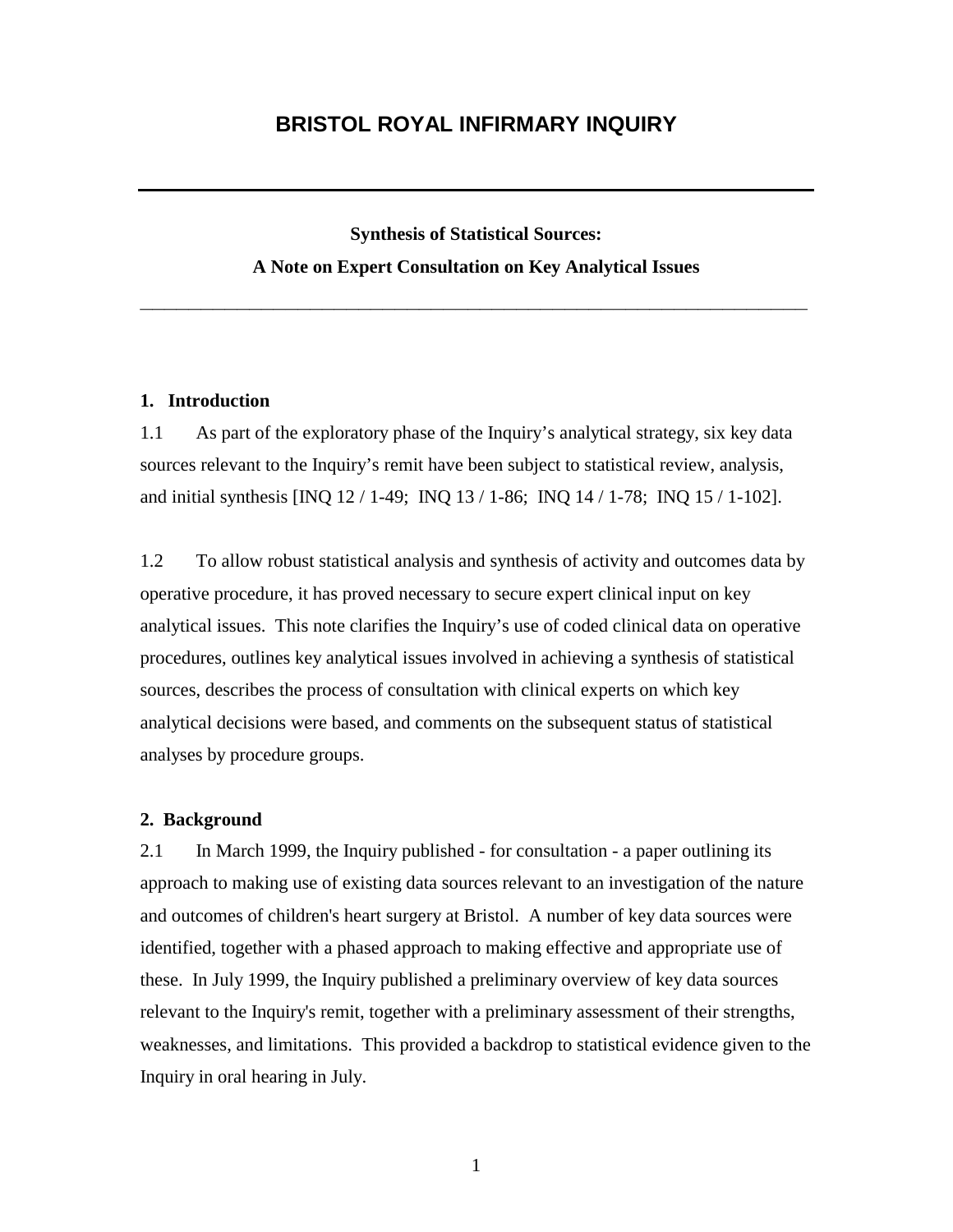## **3. The Inquiry's Use of Coded Clinical Data**

3.1 The Inquiry has a public duty to identify, investigate and compare existing key sources of statistical data concerning the nature and outcomes of paediatric cardiac surgical services at Bristol. As robust statistical analysis requires that like is compared with like, ideally this means drawing on clinical information about diagnoses, operations and procedures that is categorised or coded according to strict conventions. Clinical coding of primary data sources, involving the use of established classification systems, provides a means for extracting complex clinical information in a way that is amenable to statistical analysis.

3.2 Of the six key data sources relevant to the Inquiry's remit, two sources are already clinically coded. For the period covered by the Inquiry, the UBHT Patient Administration System [PAS] and national Hospital Episode Statistics [HES] both record diagnoses according to the International Classification of Diseases [Ninth Revision] and operative procedures according to the Office of Population Censuses and Surveys [Fourth Revision] classification system.

3.3 By contrast, the UBHT clinical records of children falling within the Inquiry's terms of reference, and the surgeons' logs, are 'raw' data sources. In order to allow robust statistical analysis of the clinical information contained in them, the Inquiry therefore needed to consider how best to extract relevant clinical data in coded format.<sup>1</sup>

3.4 Three clinical coding options were appraised by the Inquiry:

 $\overline{a}$ 

- (i) development of a new clinical coding system specifically designed to meet the Inquiry's needs; or
- (ii) use of the established International Classification of Diseases [ICD] system for diagnoses and Office of Population Censuses and Surveys [OPCS] classification system for operative procedures; or

<sup>1</sup> Coding the clinical records of those children falling within the Inquiry's terms of reference was also necessary in order to generate a representative sample of cases to submit to detailed clinical review.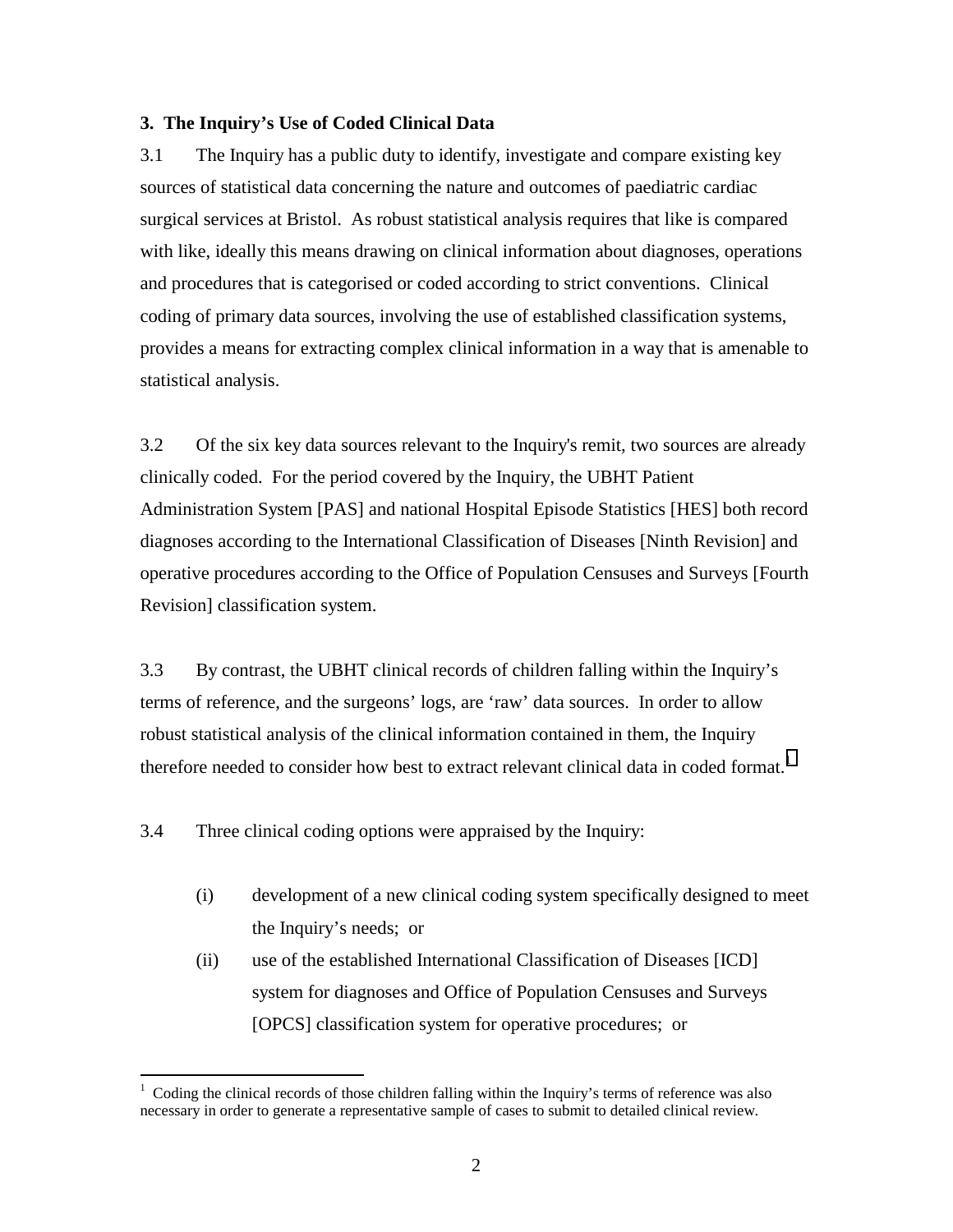(iii) use of the more recently developed 'Read' coding system.

3.5 Statistical advice to the Inquiry made it clear that development of a new clinical coding system specifically for the Inquiry was not a practicable option within the time constraints of the Inquiry, and that use of the newly introduced Read clinical coding system was not a feasible option due to insufficient availability of skilled Read coders. The established ICD and OPCS classification systems, on the other hand, offered two clear advantages: (i) experienced clinical coders, who could complete the coding process within the time constraints of the Inquiry, were readily available to the Inquiry; and (ii) statistical comparisons would be allowed with the other key data sources already using this classification system.

3.6 On the basis of statistical advice<sup>2</sup>, and to enable comparative analysis and synthesis of key data sources, the Inquiry therefore decided to use the ICD9 and OPCS4 classification systems to code clinical data held in the UBHT clinical records and the surgeons' logs, and thereby to generate two new datasets [the CCR and SL] for the purpose of statistical analysis.

3.7 The remaining key data sources - the UK Cardiac Surgical Register [UKCSR] and the South West Congenital Heart Register [SWCHR] - use quite different categories to record activity, and this necessitated a cross-mapping exercise based on expert clinical advice to ensure comparability.

3.8 The Inquiry is aware of reservations concerning the clinical accuracy of the OPCS classification system expressed by some paediatric cardiac surgeons and cardiologists, and the Inquiry has asked its independent statistical analysts to take these reservations into account in reporting their results.

 $\frac{1}{2}$  Statistical advice was provided by the NHS Centre for Coding and Classification, and Professor Stephen Evans of the Medicines Control Agency.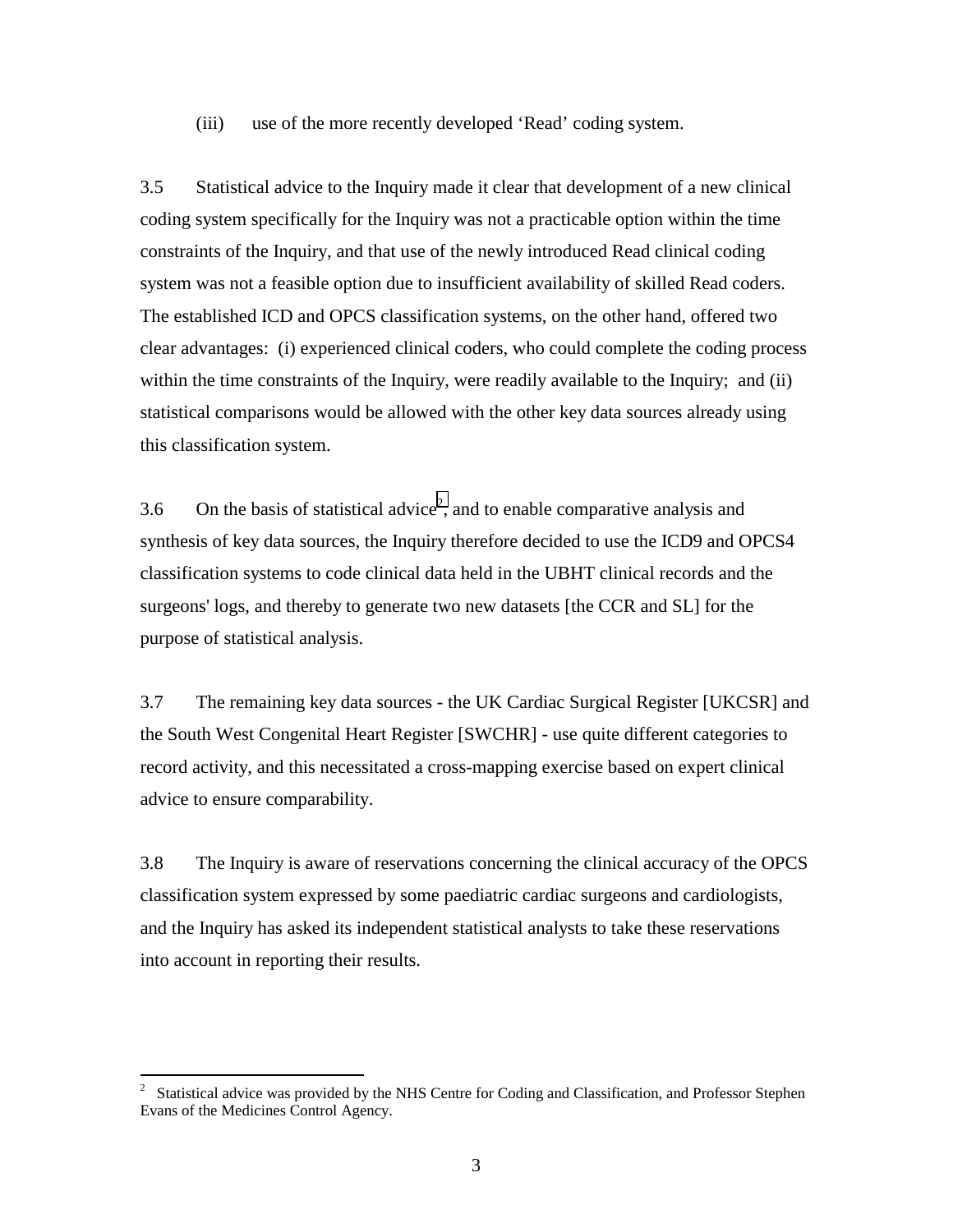## **4. Key Analytical Issues**

4.1 To allow robust statistical analysis and synthesis of key data sources relevant to the Inquiry's remit, it proved necessary to carry out the following key analytical tasks:

- (i) to *classify* procedures as either open or closed;
- (ii) to *group* procedures in a way that is clinically and statistically valid;
- (iii) to *rank* procedure groups by relative risk.

4.2 Due to the complexity of the clinical issues involved, and despite continuing clinical interest and development activity, performance measurement and risk stratification in the field of paediatric cardiac surgery remains underdeveloped. One consequence is the lack of available 'off-the-shelf' products developed with clinical input to facilitate statistical analysis of activity and outcomes data in the field of paediatric cardiac surgery.

4.3 To facilitate statistical analysis of key data sources within the time constraint of the Inquiry's oral hearings process, it was therefore necessary for the Inquiry quickly to secure expert clinical advice on these key analytical issues with the aim of reaching a clinical consensus. [In particular, the clinical coding decisions outlined in section 3 above necessitated expert clinical advice on the grouping of OPCS4 procedure codes mapped towards UKCSR diagnostic categories.] The process of expert consultation used to reach such a clinical consensus on each key analytical issue is described in **Annexes A - C** attached.

### **5. Status of Statistical Analyses by Procedure Group**

5.1 There is evidence to suggest that the statistical analysis of surgical activity and outcomes by procedure group – based on the process of expert consultation described in Annexes A to  $C -$  is soundly based. First, despite severe time constraints, the expert consultation process was extensive and systematic, and analytical decisions were based on a range and balance of clinical views. Secondly, the results of the synthesis show good agreement between data sources and lend credibility to the classification, grouping

4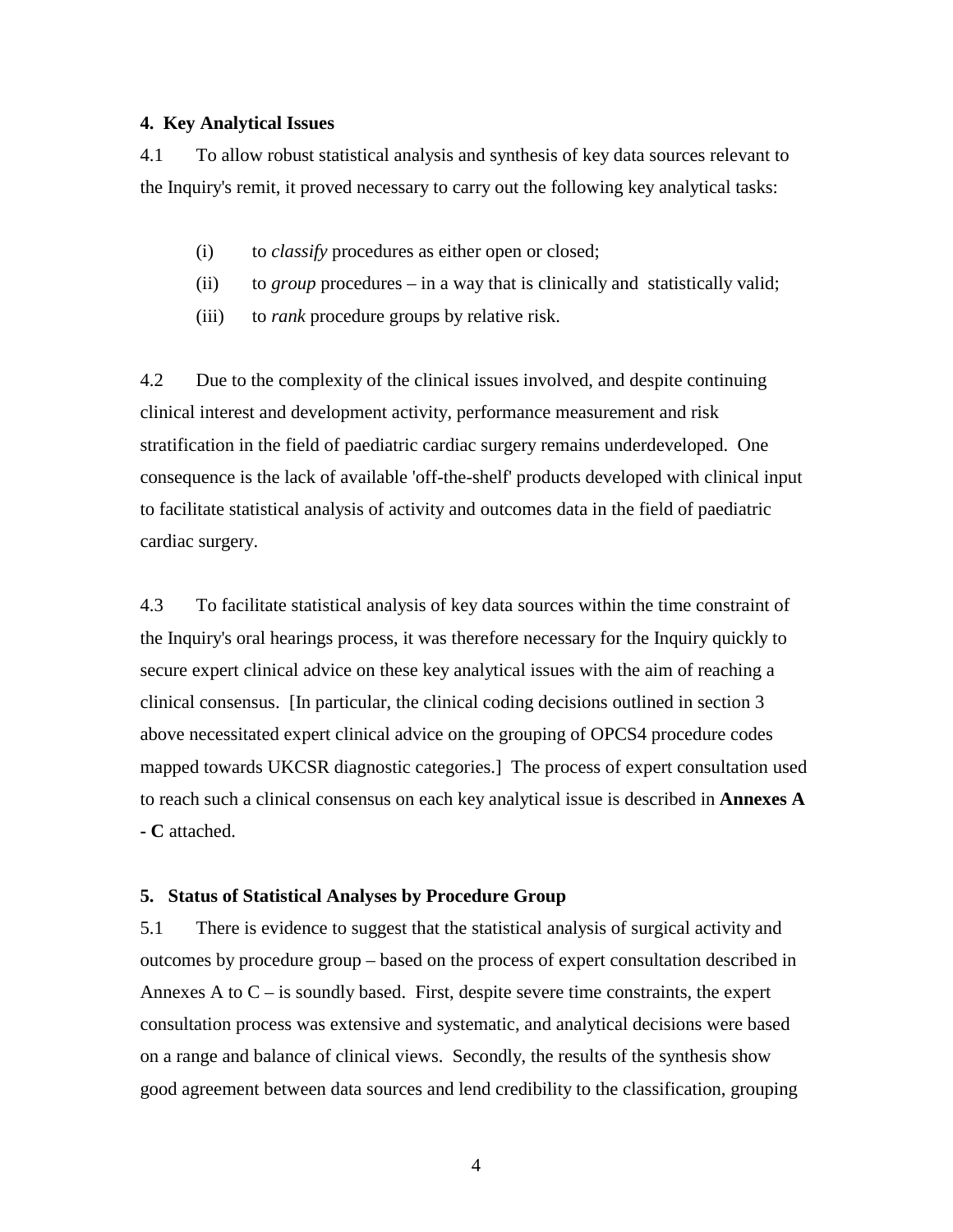and ranking assumptions applied. Thirdly, initial peer review by the statistical Experts to the Inquiry of draft statistical reports suggests that the analytic base is sound, and that the statistical work overall appears to be of seminal quality.

### **6. Wider Evidence on the Nature and Outcomes of Children's Heart Surgery**

6.1 Statistical review, analysis and synthesis of key data sources relevant to the Inquiry's remit comprises one source of evidence on the nature and outcomes of children's heart surgery at Bristol, and has exploratory status. Statistical evidence will need to be set alongside evidence to the Inquiry given by families, hospital staff, organisations and experts, and the results of the Inquiry's clinical case note review of adequacy of care.

6.2 In addition, the Inquiry plans to commission a systematic review of available research evidence on the effectiveness and outcomes of paediatric cardiac surgery, and is exploring the feasibility of a comparative evaluation of quality and outcomes of care based on audit of patient records drawn from a range of specialist provider centres.

## **7. Summary**

7.1 In the absence of established systems of risk stratification or activity and outcomes measurement in paediatric cardiac surgery, and to facilitate robust statistical analysis and synthesis of key data sources, it has been necessary for the Inquiry quickly to secure expert clinical advice on key analytical issues relevant to an investigation of the nature and outcomes of children's heart surgery at Bristol. Expert consultation was targetted towards achieving a clinical consensus on key analytical issues relating to statistical analyses by procedure. There is good evidence to suggest that the analytical decisions based on expert consultation are robust and fit for purpose.

**Inquiry Secretariat November 1999**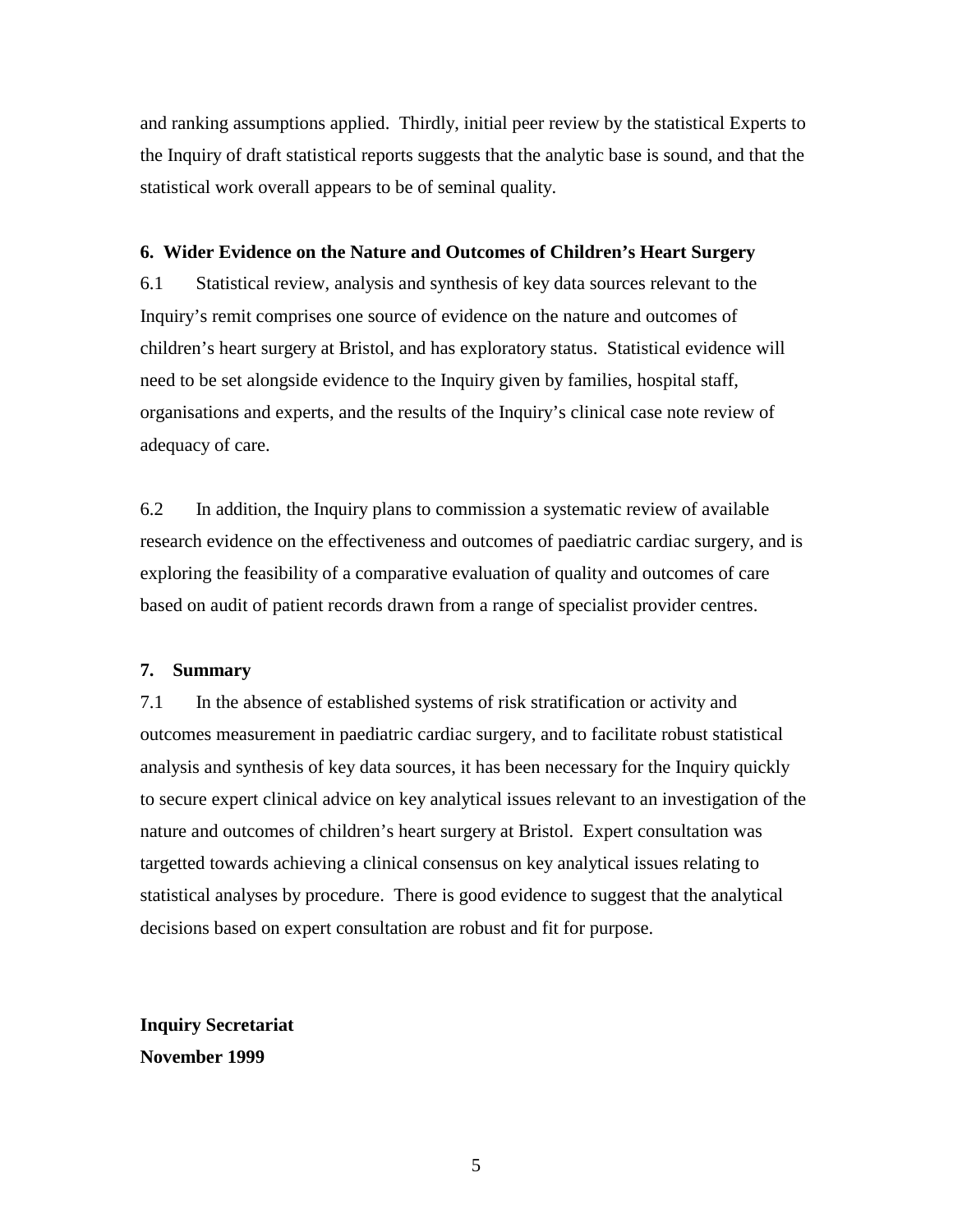# **ANNEX A**

# **Synthesis of Statistical Sources: Expert Consultation on Classification of Procedures as Open or Closed**

*To allow statistical comparisons between open heart procedures (i.e. requiring cardiopulmonary bypass) and closed heart procedures (i.e. not requiring cardiopulmonary bypass), it was necessary to secure expert clinical advice on classification of operations or procedures as open or closed. To this end, the Inquiry set in place a systematic consultation process as follows:* 

Stage One: for the purpose of drawing a representative sample of children falling within the terms of reference of the Inquiry, the Inquiry submitted a list of OPCS4 K and L procedure codes occurring in the Bristol coded clinical records [CCR] dataset to a national clinical coding specialist for initial advice on classification of individual procedures as open or closed.

Stage Two: for sampling and wider analytical purposes, the Inquiry submitted a list of OPCS4 K and L procedure codes - together with the initial advice of the national coding specialist - to a paediatric cardiologist with specialist expertise in this area, for expert clinical advice on classification of individual procedures as open or closed. On the basis of this advice, individual OPCS4 procedures were classed provisionally as open, closed, or excluded. [Excluded procedures are those clinically described as adult, medical, either open or closed, or unspecified.]

Stage Three: further expert clinical advice on this provisional classification was secured from a paediatric cardiac surgeon on the Inquiry's Expert Group; classification of procedures and procedure groups as open or closed was further refined on the basis of this advice and used for analytical purposes.

 $\sim$  6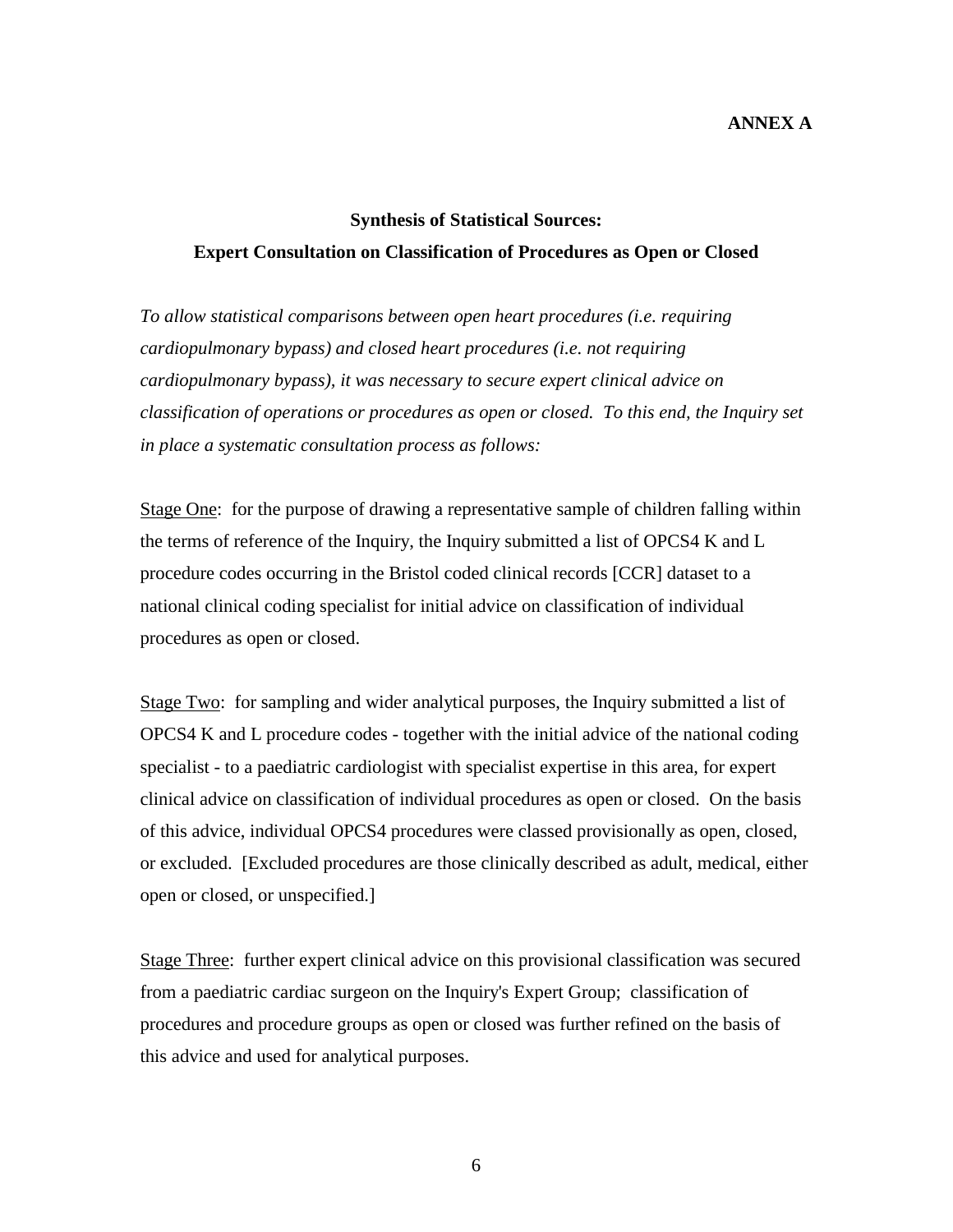Stage Four: in view of the apparent complexity of open/closed classification indicated by the clinical advice received, the Inquiry subsequently secured additional clinical advice on aspects of the open/closed dimension from surgeons and cardiologists on the Expert Group; this covered definition of open and closed procedures, categorisation of procedures as open or closed, potential changes over time in the status of procedures, relative risks of open heart and closed heart surgery, and procedure groups carrying the highest surgical risk. This advice will be used for further validation of the open/closed assumptions applied.

\_\_\_\_\_\_\_\_\_\_\_\_\_\_\_\_\_\_\_\_\_\_\_\_\_\_\_\_\_\_\_\_\_\_\_\_\_\_\_\_\_\_\_\_\_\_\_\_\_\_\_\_\_\_\_\_\_\_\_\_\_\_\_\_\_\_\_\_\_\_\_\_

Expert advice was received from:

### Stage One:

Mrs Christine Sweeting, Central Clinical Coding Co-Ordinator (London), NHS Information Authority

### Stage Two:

Dr Catherine Bull, Consultant Paediatric Cardiologist, Great Ormond Street Hospital

### Stage Three:

Mr Leslie Hamilton, Consultant Cardiac Surgeon, The Freeman Hospital

#### Stage Four:

Mr Leslie Hamilton, Consultant Cardiac Surgeon, The Freeman Hospital Dr Alan Houston, Consultant Paediatric Cardiologist, Royal Hospital for Sick Children, Glasgow Mr Christopher Lincoln, Consultant Cardiothoracic Surgeon, The Wellington Hospital Mr B Sethia, Consultant Cardiac Surgeon, Royal Brompton and Harefield NHS Trust Dr Eric Silove, Consultant Paediatric Cardiologist, The Birmingham Children's Hospital Mr Jaroslav Stark, Consultant Cardiothoracic Surgeon, Great Ormond Street Hospital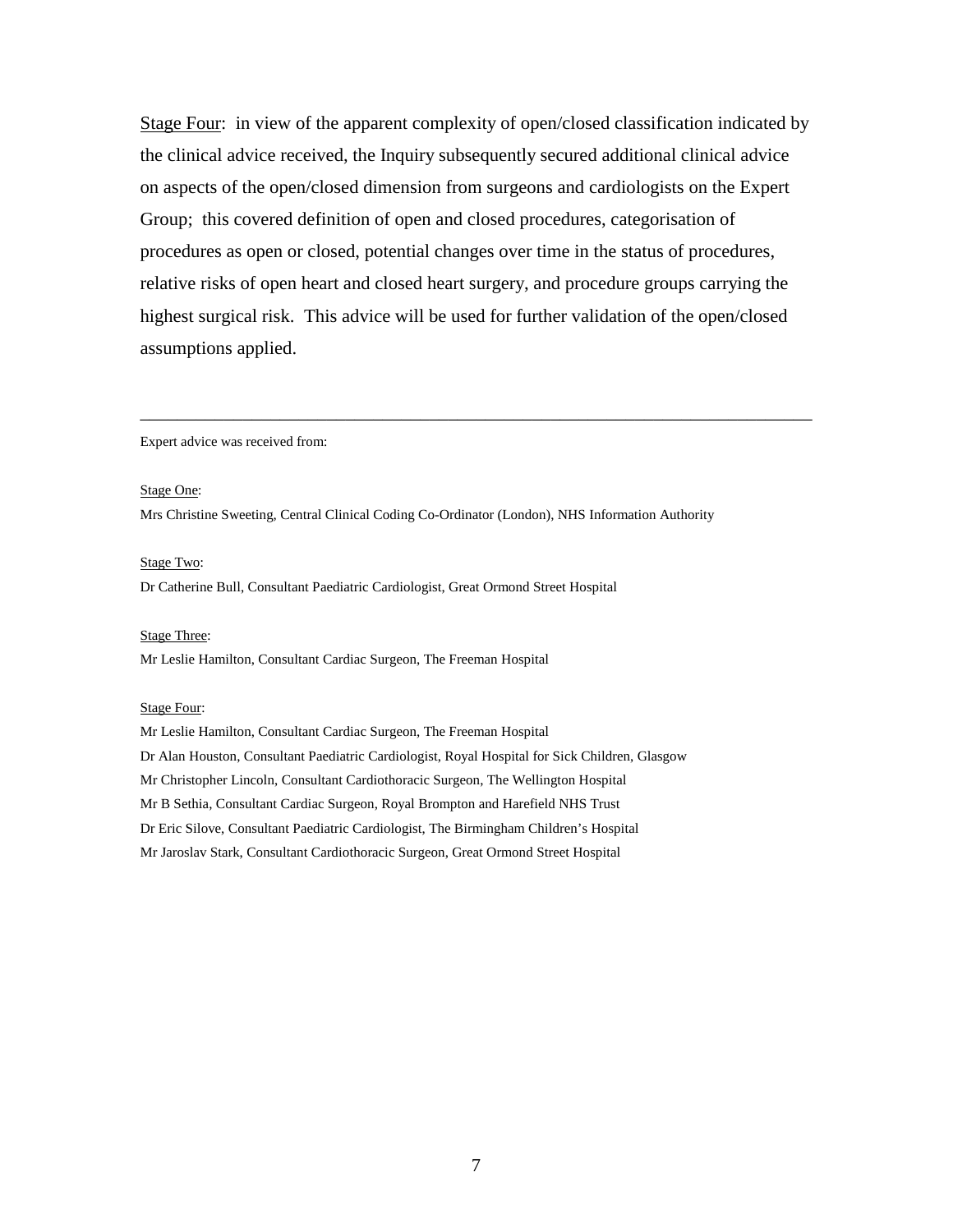## **ANNEX B**

# **Synthesis of Statistical Sources: Expert Consultation on Grouping of Operative Procedures**

*To allow statistical analysis of activity and outcomes data for paediatric cardiac surgical services and comparisons across key data sources, it was necessary to secure expert clinical advice on the grouping of operative procedures. [Time and resource constraints determined that expert consultation must be primarily paper- rather than discussionbased.] To this end, the Inquiry took forward a systematic consultation process as follows:* 

Stage One: at the Inquiry's request, the NHS Information Authority (Casemix Programme) developed a set of provisional groupings (22 in all) based on the full list of OPCS4 K and L procedure codes;

Stage Two: the Inquiry submitted the provisional procedure groupings to the surgeons and cardiologists on the Expert Group for expert clinical advice; on the basis of this advice, the 22 provisional groupings were reduced to a revised set of 17 procedure groups.

Stage Three: the Inquiry re-submitted the revised set of 17 procedure groups to the surgeons and cardiologists on the Expert Group for further clinical advice; on the basis of this further advice, the groups were further revised and reduced to 12 procedure groups.

Stage Four: the Inquiry submitted the revised set of procedure groupings to the Society of Cardiothoracic Surgeons for advice on mapping onto UK Cardiac Surgical Register diagnostic categories; to this end, the Society nominated one of its members (a paediatric cardiac surgeon) with a specialist interest in the grouping of operative procedures for audit and research purposes, who was also a member of the Inquiry's Expert Group.

8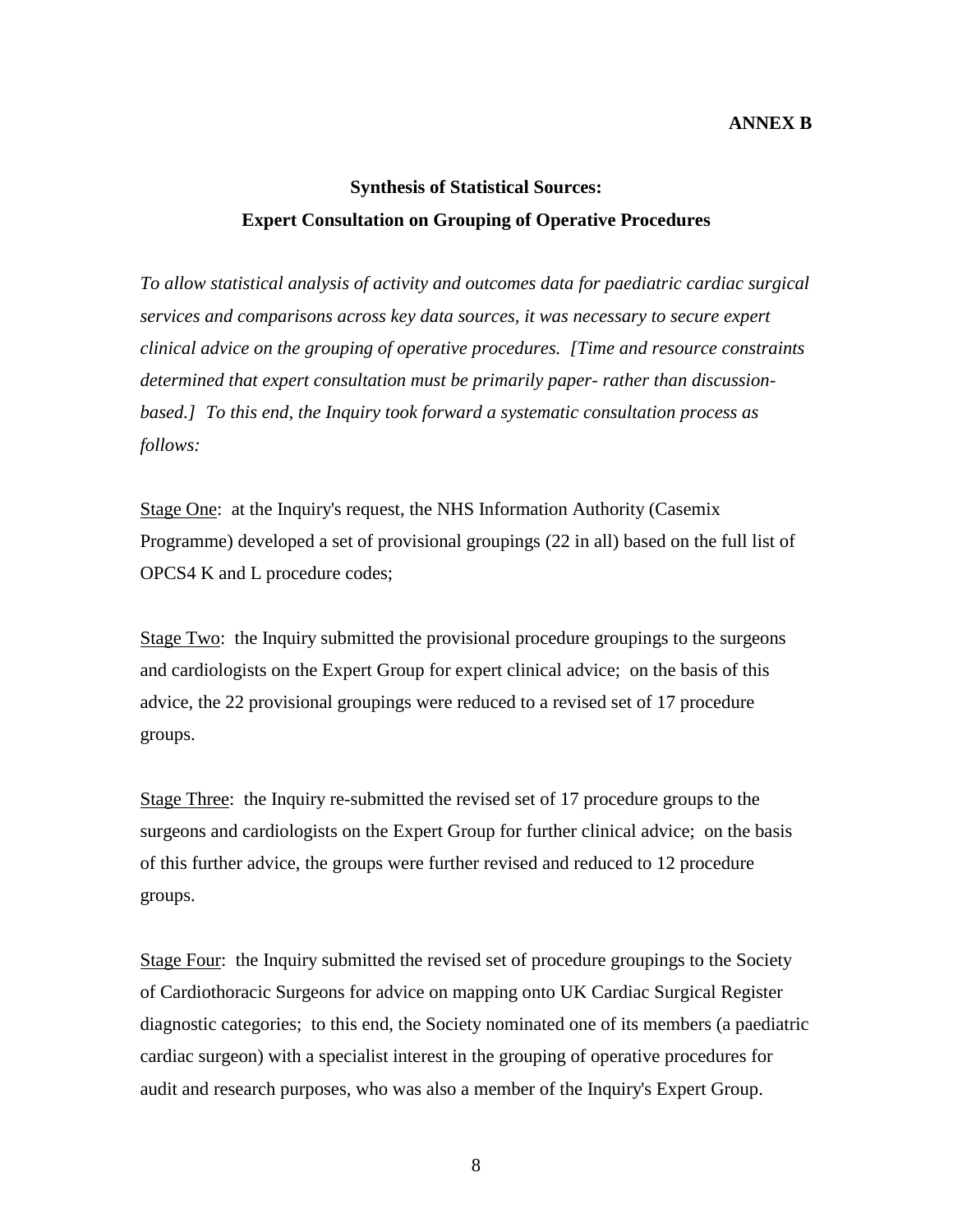Stage Five: the Inquiry convened a meeting between its statistical analysts and the Society's nominated expert, with the aim of achieving consensus groupings of OPCS4 procedure codes that would enable statistical analysis and comparison with UKCSR categories. On the basis of detailed discussion, a final set of 13 procedure groups were agreed, 12 of which map onto UKCSR categories. Subsequent mapping of the agreed procedure groups onto SWCHR procedure categories was achieved on the basis of consultation with a paediatric cardiologist with specialist expertise in this area.

\_\_\_\_\_\_\_\_\_\_\_\_\_\_\_\_\_\_\_\_\_\_\_\_\_\_\_\_\_\_\_\_\_\_\_\_\_\_\_\_\_\_\_\_\_\_\_\_\_\_\_\_\_\_\_\_\_\_\_\_\_\_\_\_\_\_\_\_\_\_\_\_

#### Expert advice was received from:

#### Stage One:

Mr Peter Benton, NHS Information Authority (Casemix Programme)

### Stage Two:

Dr David Dickinson, Consultant Paediatric Cardiologist, Leeds General Infirmary Mr Leslie Hamilton, Consultant Caridac Surgeon, The Freeman Hospital Dr Alan Houston, Consultant Paediatric Cardiologist, Royal Hospital for Sick Children, Glasgow Mr Christopher Lincoln, Consultant Cardiothoracic Surgeon, Royal Brompton and Harefield NHS Trust Mr B Sethia, Consultant Cardiac Surgeon, The Birmingham Children's Hospital Dr Eric Silove, Consultant Paediatric Cardiologist, The Birmingham Children's Hospital Mr Jaroslav Stark, Consultant Cardiothoracic Surgeon, Great Ormond Street Hospital

#### Stage Three:

Dr David Dickinson, Consultant Paediatric Cardiologist, Leeds General Infirmary Mr Leslie Hamilton, Consultant Cardiac Surgeon, The Freeman Hospital Dr Alan Houston, Consultant Paediatric Cardiologist, Royal Hospital for Sick Children, Glasgow Dr Barry Keeton, Consultant Paediatric Cardiologist, Southampton University Hospitals NHS Trust Mr Christopher Lincoln, Consultant Cardiothoracic Surgeon, Royal Brompton and Harefield NHS Trust Dr Eric Silove, Consultant Paediatric Cardiologist, The Birmingham Children's Hospital Mr Jaroslav Stark, Consultant Cardiothoracic Surgeon, Great Ormond Street Hospital

#### Stage Four:

Mr Bruce Keogh, Secretary, Society of Cardiothoracic Surgeons of Great Britain and Ireland

#### Stage Five:

Mr Leslie Hamilton, Consultant Cardiac Surgeon, The Freeman Hospital Dr Catherine Bull, Consultant Paediatric Cardiologist, Great Ormond Street Hospital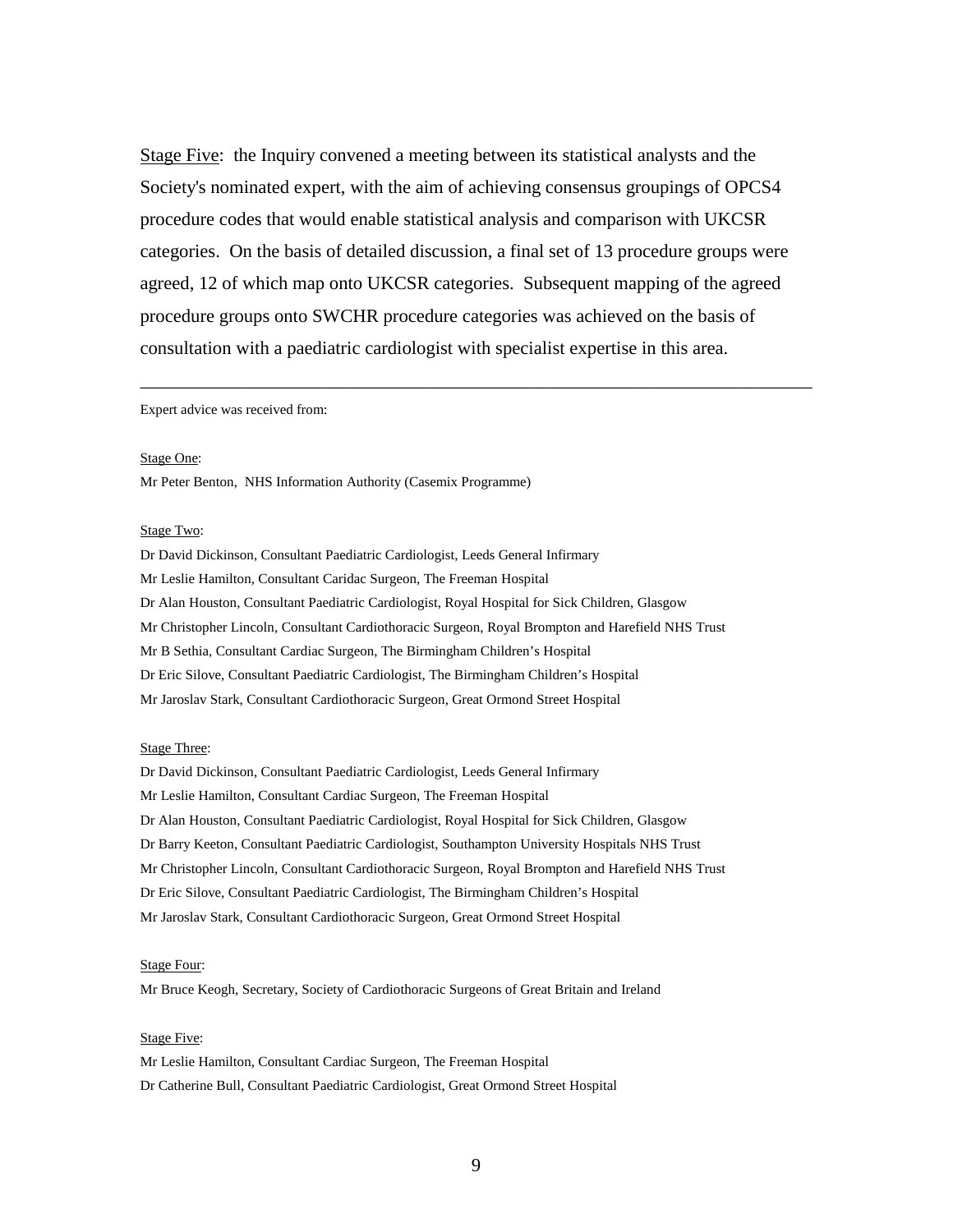## **ANNEX C**

# **Synthesis of Statistical Sources: Expert Consultation on Ranking by Primary Procedure**

*To allow statistical analysis by operative procedure taking into account relative risk, and in the absence of an established risk stratification system in the field of paediatric cardiac surgery, it was necessary to secure expert clinical advice on ranking by primary procedure. To this end, the Inquiry co-ordinated a systematic consultation process as follows:* 

Stage One: provisional procedure code groupings developed by the NHS Information Authority were submitted to the surgeons and cardiologists on the Inquiry's Expert Group for clinical advice on the analytical priority to be attached to specific procedures or procedure groups; on the basis of this advice, a provisional ranking of procedure groups was devised.

Stage Two: clinical advice on the most common combinations of procedures and mortality rates was secured from a paediatric cardiac surgeon on the Expert Group. On the basis of this advice, a ranking system by primary procedure was derived and used for analytical purposes.

Stage Three: in view of the complexities involved in ranking procedures by surgical risk, the Inquiry subsequently secured additional clinical advice from surgeons and cardiologists on the Expert Group on the relative risks of open and closed heart surgery, and on procedure groups carrying the highest surgical risk. This advice will be used for validation of the ranking assumptions applied.